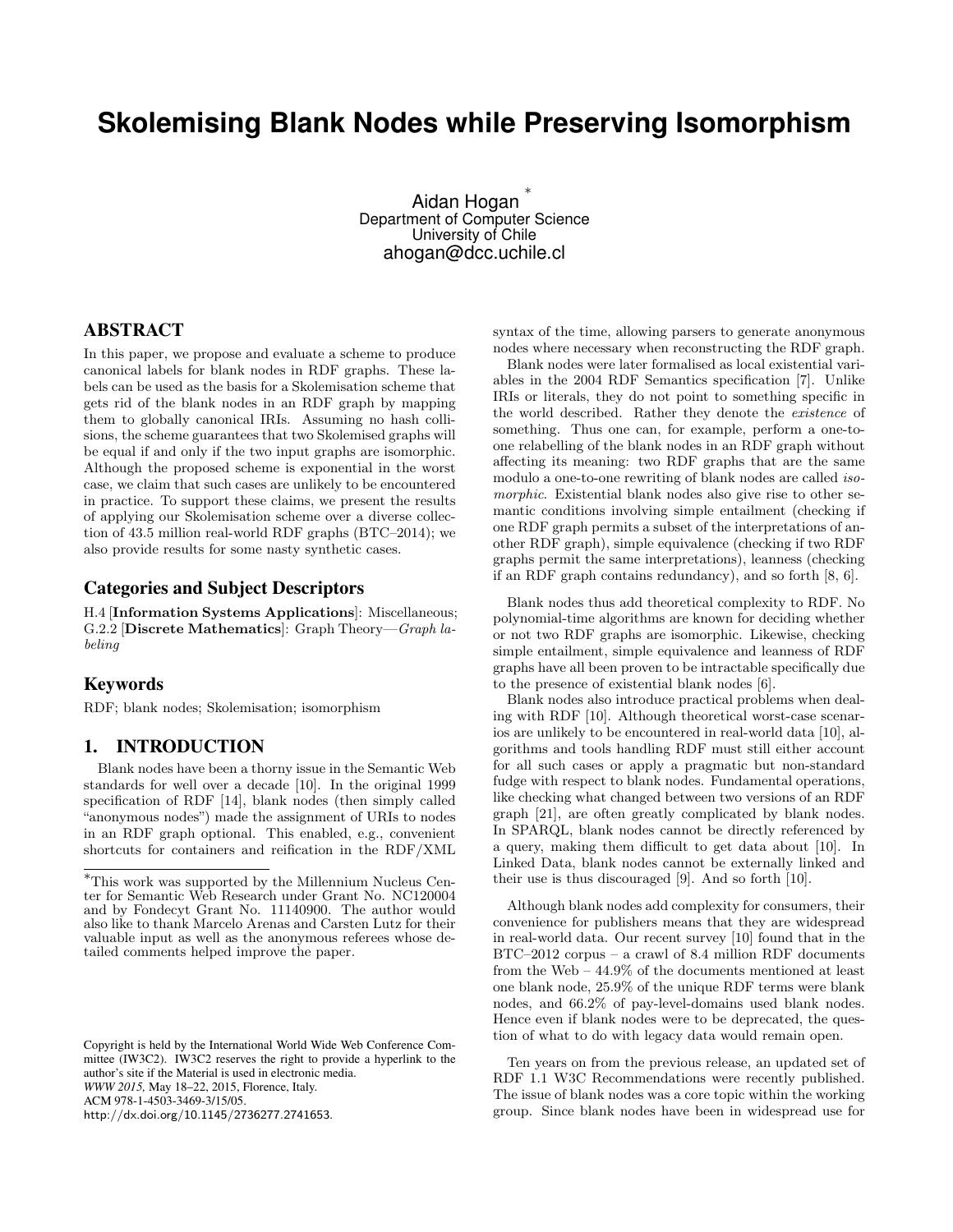over a decade, major changes would have lead to too drastic a cost in terms of current adoption [\[10\]](#page-10-0). Instead, for scenarios where blank nodes are considered undesirable, RDF 1.1 now endorses an abstract scheme whereby blank nodes can be replaced with "fresh" IRIs, called Skolem IRIs [\[5,](#page-10-7) § 3.5].

The name "Skolem" refers to the process of Skolemisation whereby existential variables appearing in a first-order formula can be replaced with a function whose function symbol is "fresh" and whose arguments include the terms upon which the existential variable (loosely speaking) depends. If the variable being replaced does not depend on another term – as is the case in RDF – it can be replaced by a constant (a zero-arity function). Although Skolemisation can change the possible interpretations of the formula, it does not affect the satisfiability of the formulae in question. $<sup>1</sup>$  $<sup>1</sup>$  $<sup>1</sup>$ </sup>

Likewise, RDF 1.1 systems creating Skolem IRIs "SHOULD mint a new, globally unique IRI for each blank node so re $placed''$  [\[5\]](#page-10-7).<sup>[2](#page-1-1)</sup> Using this process Skolemising an RDF graph does not affect its satisfiability. However, guaranteeing *equi*satisfiability – that the Skolemised RDF graph is satisfiable if and only if the input graph is satisfiable – is vacuous since all RDF graphs are satisfiable until semantic conditions for datatypes or built-in vocabularies like RDFS or OWL are considered [\[8\]](#page-10-3). Skolemisation is rather a practical heuristic rubber-stamped by the recommendation for use in scenarios where blank nodes would otherwise be problematic.

However, the Skolemised versions of two isomorphic RDF graphs (or two copies of the same graph) are no longer isomorphic, nor do they entail each other. This means that it could not be known if two Skolemised graphs originated from isomorphic RDF graphs or even the same RDF graph.<sup>[3](#page-1-2)</sup>

In this paper, we propose a method for producing a canonical labelling of blank nodes in an RDF graph that preserves isomorphism. We foresee two main use-cases for this scheme:

- 1. checking the isomorphism of RDF graphs or identifying groups of isomorphic RDF graphs from a large collection without requiring pair-wise isomorphism checks;
- 2. Skolemising RDF graphs such that the output graphs are equal if and only if the input graphs are isomorphic.

This paper continues with some preliminaries on RDF isomorphism. We then introduce a cheap but naive algorithm for computing a canonical labelling. Thereafter, we present illustrative cases where the naive algorithm fails and introduce a complete but exponential solution inspired by an existing canonical labelling algorithm that we adapt for RDF. We then address some issues relating to the generation of Skolem IRIs. Later evaluating our approach, we show that although the proposed scheme is efficient over a large collection of real-world RDF graphs, it can – as expected for an exponential algorithm – struggle for some modestly-sized synthetic cases. We wrap-up the contribution with discussion of related work and a brief conclusion.

## 2. BACKGROUND

We first provide some formal preliminaries for RDF graphs, with a particular focus on blank nodes and the problem of checking if two RDF graphs are isomorphic.

Definition 1. Let **I** be the set of *IRIs*, **B** the set of *blank* nodes, and **L** the set of *literals*. The sets **I**, **B**, and **L** are infinite and pair-wise disjoint; collectively we call them RDF terms. An RDF triple  $t := (s, p, o)$  is a member of the set  $(I \cup B) \times I \times (I \cup B \cup L)$ ; s is called the *subject*, p the predicate and o the object of t. An RDF graph  $G$  is a finite set of RDF triples. We denote by  $terms(G)$  the set of all RDF terms in some triple of G. An RDF graph G is ground if  $terms(G)$ contains no blank nodes.

In order to understand appropriate solutions to get rid of blank nodes from RDF graphs, we need to (perhaps unfortunately) first understand them in some detail. We first define two operations on the blank nodes in an RDF graph.

Definition 2. Let  $\mu$  denote a mapping from RDF terms to RDF terms that is the identity on IRIs and literals. We call  $\mu$  a *blank node mapping*. Slightly abusing notation, given a triple  $t := (s, p, o)$ , we let  $\mu(t) := (\mu(s), \mu(p), \mu(o))$ , and given an RDF graph G, we let  $\mu(G) := {\mu(t) | t \in G}$ . If  $\mu$ is restricted to map from blank nodes to blank nodes in a one-to-one manner, we call it a blank node bijection.

Definition 3. Two RDF graphs  $G$  and  $H$  are isomorphic, denoted  $G \cong H$ , if and only if there exists a blank node bijection  $\mu$  such that  $\mu(G) = H$ , in which case we call  $\mu$  an isomorphism between G and H.

Two isomorphic RDF graphs can be intuitively considered as containing the same "structure" [\[5\]](#page-10-7). If  $G$  and  $H$  are both ground, then  $G \cong H$  if and only if  $G = H$ . Next, an RDF merge, denoted  $G + H$ , uses isomorphism to avoid blank node clashes when combining RDF graphs.

Definition 4. An RDF merge of two RDF graphs, denoted  $G+H$ , is defined as  $G' \cup H'$  where  $G'$  and  $H'$  are isomorphic copies of  $G$  and  $H$  resp. that share no blank nodes.

The RDF 1.1 Semantics recommendation [\[8\]](#page-10-3) formalises the meaning of RDF graphs in terms of their interpretations (the possible worlds that they describe). The notion of simple interpretations, which consider existential blank nodes but no built-in vocabulary, gives rise to semantic concepts such as simple entailment, simple equivalence and leanness.

It is known from works by, e.g., Gutierrez et al. [\[6\]](#page-10-4), that the problem of checking simple entailment/equivalence of RDF graphs is NP-COMPLETE, and that the problem of checking if  $G$  is lean is coNP-COMPLETE.

Regarding isomorphism, it is folklore – hinted at by, e.g., Carroll  $[4]$  – that deciding RDF isomorphism is of the same complexity as the standard GRAPH ISOMORPHISM problem<sup>[4](#page-1-3)</sup> and hence is GI-COMPLETE.<sup>[5](#page-1-4)</sup> However, to the best of our knowledge, the result has not been formally stated or proved. Though the GI-HARDNESS of RDF isomorphism is quite trivial to prove (since one can easily encode the structure of a

<span id="page-1-0"></span><sup>&</sup>lt;sup>1</sup>Which is used in FOL, e.g., to simplify theorem proving.

<span id="page-1-1"></span><sup>&</sup>lt;sup>2</sup>In fact, minting globally unique IRIs is an unfeasible guarantee to make since any Web location may mention any IRI, but one can at least mint IRIs that are almost certainly unique, at least at the time of creation.

<span id="page-1-2"></span><sup>&</sup>lt;sup>3</sup>One option would be to convert Skolem IRIs back to blank nodes, but this is problematic since there is nothing to restrict using Skolem-like IRIs in the input graph.

<span id="page-1-3"></span><sup>4</sup>Herein we call "simple graphs" "standard graphs" to avoid a naming clash with the simple semantics of RDF.

<span id="page-1-4"></span><sup>5</sup>Graph-Isomorphism–Complete: problems in this class are in NP but are not known to be NP-COMPLETE nor to have polynomial-time algorithms.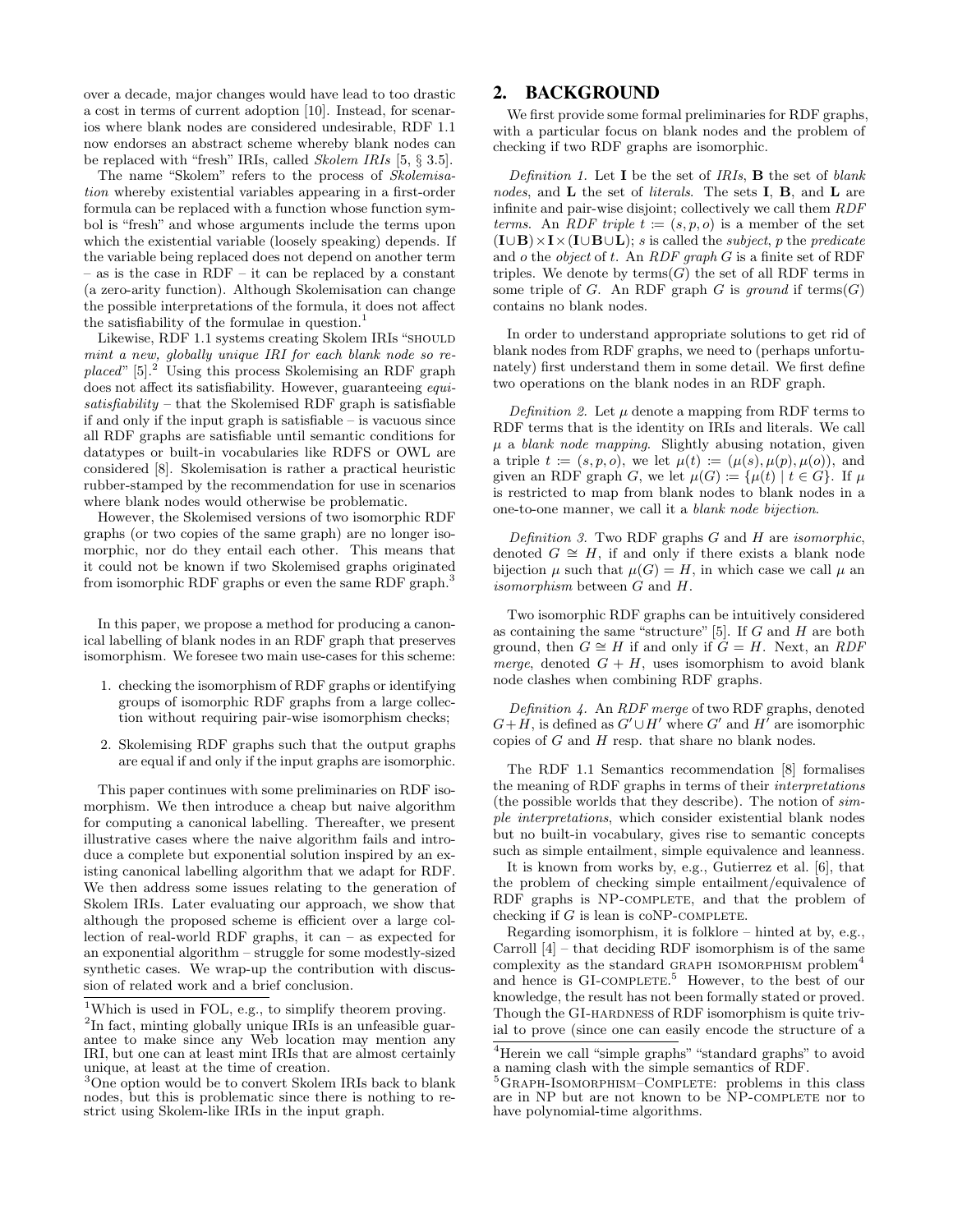standard graph in RDF by representing each undirected edge  $a - b$  as two RDF triples  $a \stackrel{p}{\leftrightarrow} b$  for some arbitrary p), showing that it is within GI appears non-immediate. Hence we now formalise this result.

## <span id="page-2-2"></span>THEOREM 1. Deciding if  $G \cong H$  is GI-complete.

PROOF. The proof relies on a polynomial-time many-one reduction both to and from the GI-COMPLETE problem of deciding GRAPH ISOMORPHISM for standard graphs.

The reduction from standard graph isomorphism to RDF graph isomorphism can be done straightforwardly by encoding the standard graph as an RDF graph as previously discussed. Hence RDF graph isomorphism is GI-hard.

The reduction from RDF graph isomorphism to standard graph isomorphism is more tricky. We need a polynomialtime method to encode two RDF graphs  $G$  and  $H$  as standard graphs enc(G) and enc(H) such that  $G \cong H$  (under RDF isomorphism) if and only if  $enc(G) \cong enc(H)$  (under standard isomorphism). We now provide an example of one such encoding mechanism that satisfies the proof.

First, let SO denote the set of literals and IRIs that appear in the subject and/or object position of some triple in G and let  $P$  denote the set of IRIs appearing as a predicate in  $G$ . We assume that the sets SO and P correspond for both G and H, otherwise isomorphism can be trivially rejected.

We first give an example input and output. The encoding scheme we propose would encode the RDF graph on the left as the standard graph on the right (we keep the intuitive "shape" of both graphs intact for reference).



We start with an empty standard graph G into which we will encode the RDF graph  $G$ . The encoding adds cliques and path graphs to G to represent nodes and edges in the original RDF graph. Each clique and path graph has a fixed external node chosen to connect it to other parts of G; for path graphs, the external node is a terminal node.

First add a fresh 3-clique to G for every blank node in G. Define a total ordering  $\leq$  over  $SO$  (e.g., lexical) such that for all  $x \in SO$ , we can compute sorank $(x) := \text{card}\{y \mid y \in$ SO and  $y \leq x$ . In the example above, taking a lexical ordering, sorank( $: c$ ) = 1 and sorank( $: p$ ) = 2. Add a fresh  $(sorank(x) + 3)$ -clique to G for each term  $x \in SO$ .

Next we must encode the RDF edges, capturing labels and directionality. Again define a total ordering over P and let prank(p) denote the rank of p in P such that prank(p)  $:=$ card $\{q \mid q \in P \text{ and } q \leq p\}$  (e.g., with a lexical ordering,  $prank(:p) = 1$ ,  $prank(:q) = 2$ ). For each  $(s, p, o) \in G$ , add two fresh path graphs of length  $prank(p) + 1$  and  $|P| + 1$  to G and connect their external nodes. Connect the external nodes of the clique of s and the short path, and connect the external nodes for the clique of o and the long path.

Once all triples are processed, the encoding is completed in time polynomial to the size of  $G<sup>6</sup>$  $G<sup>6</sup>$  $G<sup>6</sup>$  Letting G and H denote the graphs encoded from  $G$  and  $H$  – where we again assume that  $SO$  and P are fixed for G and  $H$  – we now argue why  $G \cong H$  (under RDF isomorphism) if and only if  $\mathsf{G} \cong \mathsf{H}$ (under standard isomorphism).

 $G \cong H$  implies  $\mathsf{G} \cong \mathsf{H}$  since if  $G \cong H$ , then G and H differ only in blank node labels, which the encoding ignores.

To show that  $\mathsf{G} \cong \mathsf{H}$  implies  $G \cong H$ , we show that each RDF graph has an encoding that's unique up to homomorphism. In particular,  $G$  can be decoded back to a  $G'$  such that  $G \cong \tilde{G}'$ . The decoding relies on two main observations:

- 1. No  $(≥ 3)$ -cliques can be unintentionally created in the encoding other than as part of a bigger clique for another vocabulary term. Nor can such a clique grow. Maximal cliques can thus be detected in G and mapped back to fresh blank nodes or to terms in SO.
- 2. No nodes with a degree of 1 can be introduced other than as the terminals of the paths used to encode RDF edges. Such nodes can thus be detected and walked back (to the node with degree 3) to decode the predicate in  $P$  and the direction.

This unambiguous decoding shows that the encoding (w.r.t. P and SO) is one-to-one modulo isomorphism. Hence two non-isomorphic RDF graphs cannot be encoded to isomorphic standard graphs under fixed vocabulary.[7](#page-2-1)

This encoding thus completes the proof of Theorem [1.](#page-2-2)  $\Box$ 

Finding a polynomial-time algorithm for RDF isomorphism is unlikely: it would imply  $GI = P$ , where all known algorithms for GRAPH ISOMORPHISM are exponential. However, isomorphism can be efficiently computed for many graphs; e.g., Babai showed that isomorphism for the vast majority of randomly generated graphs can be performed efficiently using a naïve algorithm [\[1\]](#page-10-9). Hence, despite exponential worst cases, many practical algorithm exist.

One of the most famous graph isomorphism algorithms – due to McKay [\[17\]](#page-10-10) – is called NAUTY. This algorithm derives a canonical labelling Can such that for two standard graphs G and H, Can(G) = Can(H) if and only if  $G \cong H$ . In fact, this is quite close to our own use-case, where we wish to find a canonical mapping from blank nodes to IRIs.

Definition 5. We call a blank node mapping  $\mu$  a blank node grounding if it maps blank nodes exclusively to IRIs.

One of our main goals herein is to find a blank node grounding  $\mu$  such that  $\mu(G) = \mu(H)$  if and only if  $G \cong H$ . When computing  $\mu(G)$ , only information from G is used; nothing is known from H. Our problem is similar to that of canonically labelling standard graphs, where our proposals are inspired by NAUTY. However, the presence of directed edges and ground labels (IRIs and literals) on both vertexes and edges in RDF suggests the need for custom methods.

<span id="page-2-0"></span> ${}^{6}$ Expressing the exact size of G w.r.t. G is trivial but long. It suffices to observe that the number of nodes added to G has a (loose) upper-bound of  $(s_0+3)^2+3b+g(2p+3)$  where  $so = [SO], b := \left[\text{terms}(G) \cap \mathbf{B}\right], g := \left|G\right| \text{ and } p := \left|P\right|.$  The number of edges added to G is bounded by the square of this number, and is thus bounded polynomially by  $|G|$ .

<span id="page-2-1"></span><sup>7</sup>Note: the decoding is not part of the reduction. In particular, listing all maximal cliques may not be possible in polynomial time. However, our goal is to merely demonstrate the existence of an unambiguous decoding.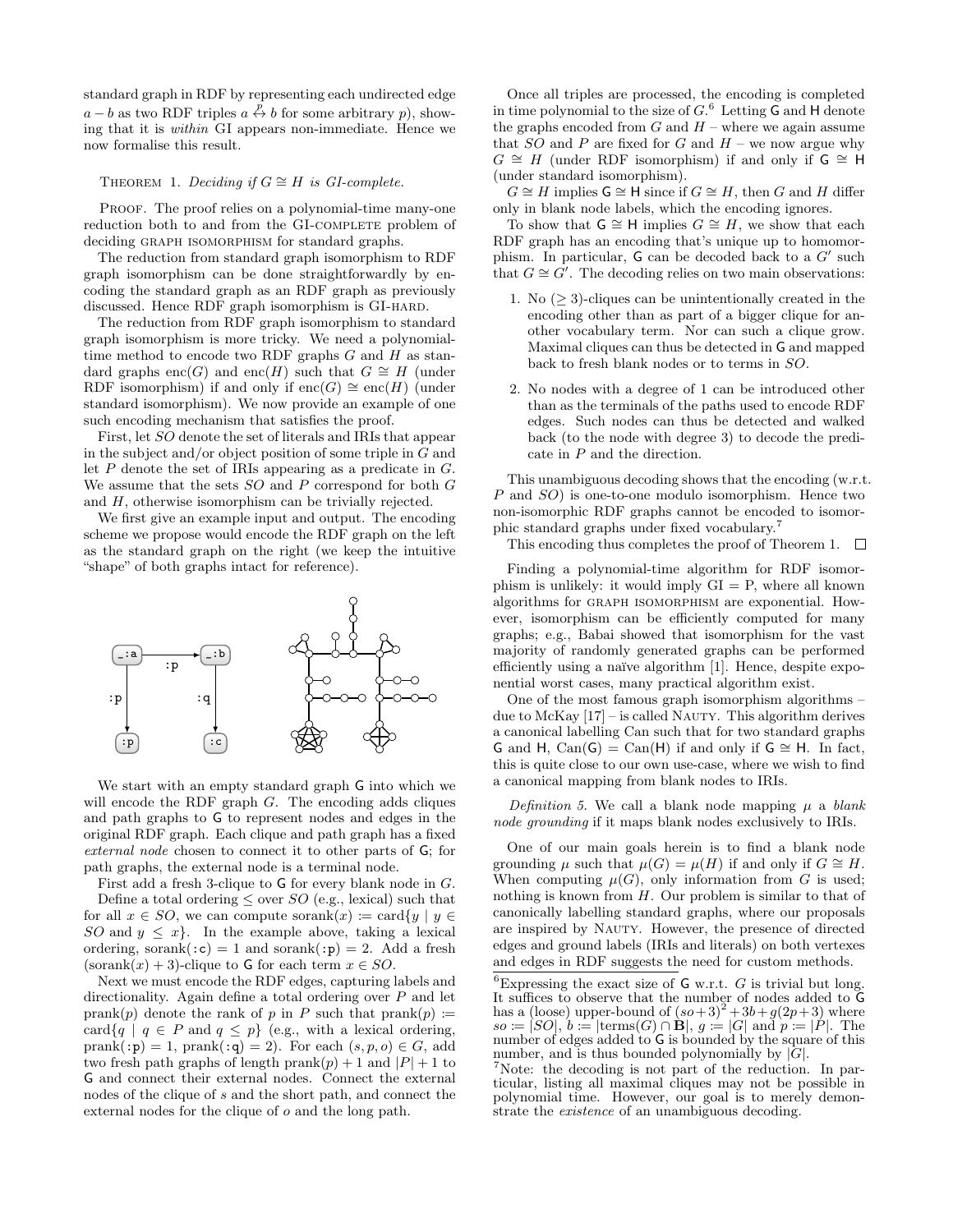## 3. NAIVE ALGORITHM

To generate a canonical labelling of a standard graph, NAUTY depends on *invariants* that must be preserved by isomorphism. An example is node degree: an isomorphism can only map two nodes with the same degree. Such invariants thus help to narrow the search. In RDF, ground terms offer a rich invariant. Our first step is thus to colour the blank nodes in an RDF graph with the ground information surrounding them such that blank nodes of different colours cannot be mapped to one another by an isomorphism.

In Algorithm [1,](#page-3-0) we propose a hashing scheme for colouring the blank nodes. A colour map is initialised in lines [2–](#page-3-0)[5;](#page-4-0) IRIs and literals are assigned static hash-based colours, whereas blank nodes hashes are computed iteratively later. For now, we assume one-to-one perfect hashing (practical hashing issues will be discussed later). Lines [9–18](#page-3-0) iteratively compute the blank node colours, where  $hashTuple(\cdot)$  is order dependant and  $hashBag(\cdot)$  is commutative and associative. The '+' and '-' symbols distinguish edge direction. The computed colours form a partition of blank nodes. The loop terminates when the partition does not change in an iteration (though the colour values may have changed).

<span id="page-3-0"></span>Algorithm 1 Colouring blank nodes

| 2:  | 1: function $\text{COLOUR}(G)$<br>initialise $\mathsf{clr}_0$ | $\triangleright$ G an RDF graph<br>$\triangleright$ a map from terms to colours                                           |
|-----|---------------------------------------------------------------|---------------------------------------------------------------------------------------------------------------------------|
| 3:  | for $x \in \text{terms}(G)$ do                                | $\triangleright$ all terms in $G$                                                                                         |
| 4:  | if $x \in B$ then                                             |                                                                                                                           |
| 5:  | $clr_0 x  \leftarrow 0$                                       | $\triangleright$ initial colour                                                                                           |
| 6:  | else                                                          |                                                                                                                           |
| 7:  | $\mathsf{clr}_0  x  \leftarrow hashTerm(x)$                   | $\triangleright$ static colour                                                                                            |
| 8:  | $i \leftarrow 0$                                              |                                                                                                                           |
| 9:  | repeat                                                        |                                                                                                                           |
| 10: | $i++$                                                         |                                                                                                                           |
| 11: | initialise $\mathsf{clr}_i  $ with $\mathsf{clr}_{i-1}  $     | $\triangleright$ copy map                                                                                                 |
| 12: | for $(b, p, o) \in G : b \in \mathbf{B}$ do                   | $\triangleright$ $o \in \text{IBL}$                                                                                       |
| 13: |                                                               | $c \leftarrow hashTuple(\text{clr}_{i-1}[o], \text{clr}_{i-1}[p], \cdots)$                                                |
| 14: | $\mathsf{clr}_i[b] \leftarrow hashBag(c, \mathsf{clr}_i[b])$  |                                                                                                                           |
| 15: | for $(s, p, b) \in G : b \in \mathbf{B}$ do                   | $\triangleright s \in \text{IB}$                                                                                          |
| 16: |                                                               | $c \leftarrow hashTuple(\text{clr}_{i-1}[s], \text{clr}_{i-1}[p], \cdot \cdot)$                                           |
| 17: | $\mathsf{clr}_i[b] \leftarrow hashBag(c, \mathsf{clr}_i[b])$  |                                                                                                                           |
| 18: |                                                               | <b>until</b> $\forall x, y : \text{clr}_i[x] = \text{clr}_i[y] \Leftrightarrow \text{clr}_{i-1}[x] = \text{clr}_{i-1}[y]$ |
| 19: |                                                               | <b>return cir</b> <sub>i</sub> as Cir $\triangleright$ final map of terms to colours                                      |

<span id="page-3-1"></span>EXAMPLE [1](#page-3-0). We now exemplify how Algorithm 1 works. Blank nodes are "coloured" with hashes, but here we illustrate the process using Greek letters (upper-case for static hashes, lower-case for dynamic hashes). The iteration is given by i.



In the initial state  $(i = 0)$ , assume that an initial hash  $\alpha$ is assigned to all blank nodes and static hashes to all IRIs

and literals. In the iterations that follow, blank nodes are coloured according to their neighbourhood; e.g., for \_:d at  $i = 1$ , the hash is computed as:

$$
\begin{aligned}\n\text{clr}_1[\_\texttt{-}:d] &\leftarrow hashBag\big(\text{clr}_0[\_\texttt{-}:d], \\
& hashTuple(\text{clr}_0[\_\texttt{-}:b], \text{clr}_0[\_\texttt{P}], \texttt{`+'}), \\
& hashTuple(\text{clr}_0[\_\texttt{-}:c], \text{clr}_0[\_\texttt{r}], \texttt{`-'})\big)\n\end{aligned}
$$

All blank nodes are distinguished by  $i = 2$ . At  $i = 3$ , we see that for each pair of blank nodes  $(x, y)$ ,  $\text{clr}_2[x] = \text{clr}_2[y]$ if and only if  $\text{clr}_3[x] = \text{clr}_3[y]$ ; the process thus terminates.

In fact, in the case of Example [1,](#page-3-1) the last iteration is unnecessary since once the unit partition is reached (all blank nodes are distinguished), we can end the process knowing no new blank nodes can be distinguished thereafter. Since this case is quite common, we apply this early termination heuristic in the implementation of the colouring method.

#### *Algorithmic characteristics.*

We now show that in the general case, the algorithm terminates in a bounded number of iterations, and that the computed colours preserve isomorphism.

<span id="page-3-2"></span>Lemma 1. Assuming a perfect hashing scheme, in Algo-rithm [1,](#page-3-0) if  $\text{clr}_i[x] \neq \text{clr}_i[y]$ , then  $\text{clr}_i[x] \neq \text{clr}_i[y]$  for  $j \geq i$ .

PROOF. (Sketch) Can be proven by induction observing that if  $i < j$ , then  $\mathsf{clr}_i[x]$  is encoded in the hash of  $\mathsf{clr}_i[x]$ .  $\Box$ 

THEOREM 2. Let  $B := \mathbf{B} \cap \text{terms}(G)$  denote the set of blank nodes mentioned in an RDF graph G. Algorithm [1](#page-3-0) terminates in  $\Theta(|B|)$  iterations for G in the worst case.

PROOF. Colours form a partition of  $B$ . Algorithm [1](#page-3-0) terminates if the partition doesn't change. Per Lemma [1,](#page-3-2) partitions can only split. Hence only  $|B| - 1$  splits can occur before the unit partition is reached. The tight asymptotic bound is given, for example, by the  $\lfloor \frac{1}{2} \cdot |B| \rfloor + 1$  iterations needed for a regular path graph.  $\square$ 

Letting T denote terms  $(G)$ , and assuming for simplicity that clr has constant insert/lookup and linear copy perfor-mance, then Algorithm [1](#page-3-0) runs in  $\Theta(|B| \cdot (|T| + |G|))$  in a worst-case analysis. In terms of space, the input graph and two colour maps of size  $T$  are stored. Ground triples in  $G$ can be pre-filtered to reduce space and time.

THEOREM 3. Let  $\text{Clr}_G$  denote the map from RDF terms to colours produced by Algorithm [1](#page-3-0) for G. Let  $G \cong H$  be two isomorphic RDF graphs. Let b be a blank node of G and c be a blank node of  $H$ . If there exists a blank node bijection  $\mu$ such that  $\mu(G) = H$  and  $\mu(b) = c$ , then  $\operatorname{Clr}_G(b) = \operatorname{Clr}_H(c)$ .

PROOF. (Sketch) The main observations are that (i) Algorithm [1](#page-3-0) is agnostic to lexical blank node labels, (ii) the commutativity and associativity of  $hashBag(\cdot)$  ensures orderindependent hashing over sets of triples, and (iii) the number of iterations is deterministic modulo isomorphism.  $\Box$ 

<span id="page-3-3"></span>A nuance of the algorithm is that when there are disconnected sub-graphs of blank nodes in the input RDF graph, the colouring of some of those sub-graphs may continue longer than necessary. Specifically, let's say we use  $\text{Clr}_G$ as the basis of a blank node grounding  $\mu$ <sub>G</sub>, where output colours would be used to mint fresh IRIs. Given two RDF graphs G and H, then  $\mu_G(G)$  may not equal  $\mu_{G+H}(G)$ ; alternatively,  $\mu_G(G)$  may not be a subset of  $\mu_{G+H}(G+H)$ .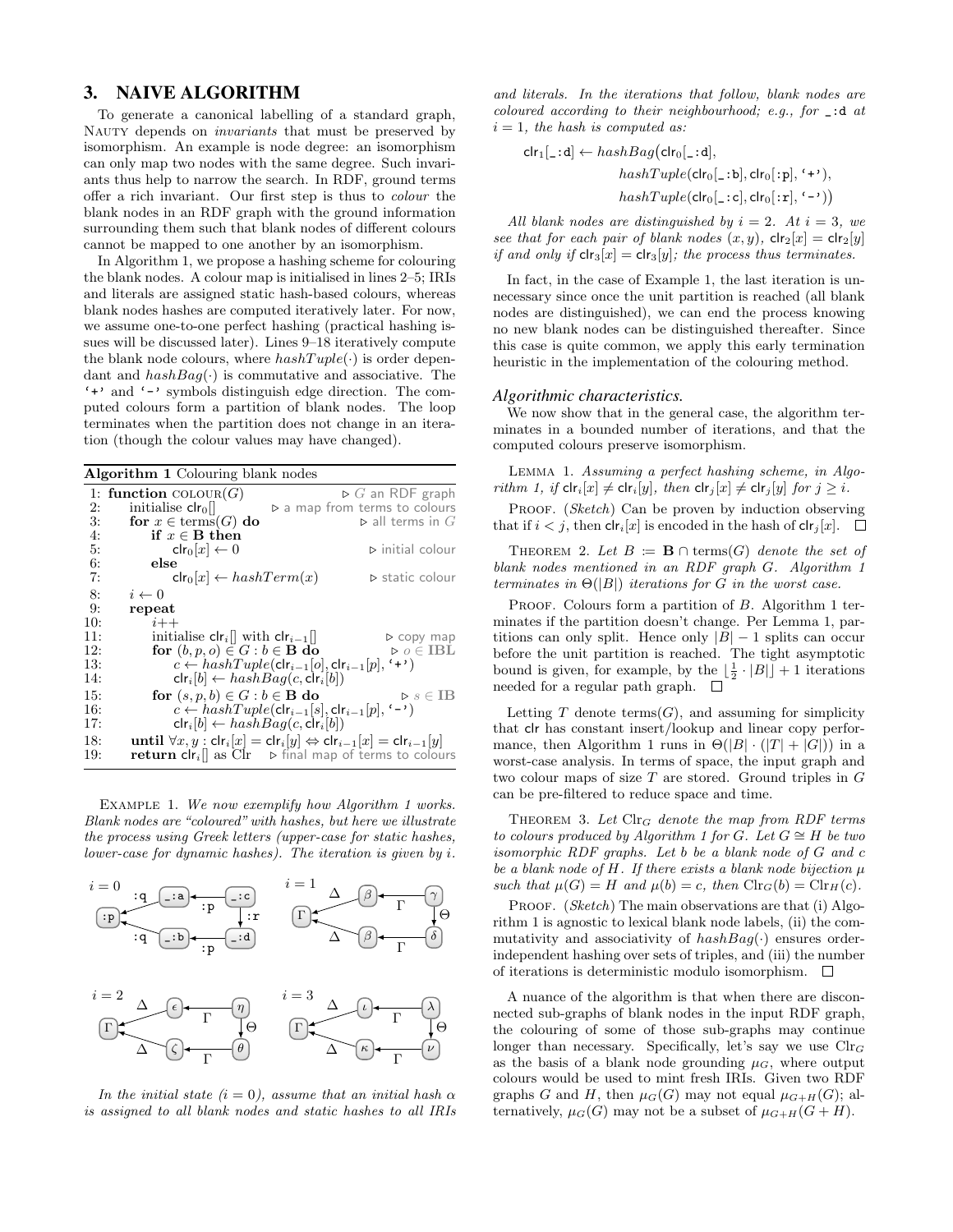EXAMPLE 2. In the following,  $G$  will require one fewer iteration than  $H$  or  $G+H$  to terminate. Hence the colourings of graph G would no longer correspond with the colourings of the corresponding sub-graph of  $G + H$ .



Since this may be undesirable in certain applications, we propose an optional step prior to Algorithm [1](#page-3-0) that breaks up the input RDF graph according to its blank nodes.

Definition 6. For an RDF graph G, let  $\mathcal{G} := (\mathcal{V}, \mathcal{E})$  denote a standard undirected graph where  $V = G$  and  $\mathcal E$  is a set of unordered pairs of triples from G such that  $\{t, u\}$  is in  $\mathcal E$  if and only if  $\{t, u\} \subseteq G$  and terms $(\{t\}) \cap \text{terms}(\{u\}) \cap \textbf{B} \neq \emptyset$ . Let  $t \sim g$  v denote that t and v are reachable from each other in G, and let  $G/\sim_{\mathcal{G}}$  denote the partition of G based on reachability in  $G$ . We define a *blank node split* of  $G$  as  $split(G) := \{G' \in G/\sim_{\mathcal{G}} | G' \text{ is not ground}\}.$ 

The blank node split of G contains a set of non-overlapping subgraphs of  $G$ , where each subgraph  $G'$  contains all and only the triples for a given group of "connected blank-nodes" in G; e.g., in Example [2,](#page-3-3)  $split(G+H) = \{G, H\}.$  Now, instead of passing a raw RDF graph G to Algorithm [1,](#page-3-0) to ensure that  $\mu_G(G)$  is a subset of  $\mu_{G+H}(G+H)$ , we can pass the individual split sub-graphs to Algorithm [1.](#page-3-0) This process is outlined in Algorithm [2.](#page-4-0) On line [2,](#page-4-0) we compress the details of computing  $split(G)$ : a standard UNION–FIND algorithm with  $O(n \cdot \log n)$  runtime suffices. The results of each split are computed and joined; a regular join operation suffices since two splits cannot disagree on the colour of a given term: colours for IRIs and literals are static and no blank node can appear in two splits. Versus Algorithm [1,](#page-3-0) Algorithm [2](#page-4-0) may produce different colours for blank nodes due to running fewer iterations over split graphs (per Example [2\)](#page-3-3) and may miss colours for ground terms (we are only interested in blank node colours). The added cost of the split computation is offset by the potential to parallelise and reduce iterations when colouring individual sub-graphs.

<span id="page-4-0"></span>

|    | Algorithm 2 Colouring split graphs                            |                                           |  |  |  |  |  |  |  |
|----|---------------------------------------------------------------|-------------------------------------------|--|--|--|--|--|--|--|
|    | 1: function COLOUR'(G)                                        | $\triangleright$ G a non-ground RDF graph |  |  |  |  |  |  |  |
| 2: | $\{G_1,\ldots,G_n\}\leftarrow \text{split}(G)$                | ⊳ use, e.g., Union-Find                   |  |  |  |  |  |  |  |
| 3: | $\text{Clr} \leftarrow \text{COLOUR}(G_1)$                    | $\triangleright$ calls Algorithm 1        |  |  |  |  |  |  |  |
| 4: | for $1 < i \leq n$ do                                         |                                           |  |  |  |  |  |  |  |
| 5: | $\text{Clr} \leftarrow \text{Clr} \bowtie \text{COLOUR}(G_2)$ | $\rhd \bowtie$ indicates a join           |  |  |  |  |  |  |  |
| 6: | return Clr                                                    | $\triangleright$ final colours            |  |  |  |  |  |  |  |

# 4. COMPLETE ALGORITHM

For many real-world RDF graphs, the algorithm described in the previous section would probably suffice to compute distinct colours/labels for all blank nodes. However, the naive algorithm is tractable and we would expect a complete algorithm to be exponential (since it could solve a GIcomplete problem per Theorem [1\)](#page-2-2). Indeed, there are various cases in which the naive approach fails; e.g., non-trivial automorphisms cause problems for the naive approach.

Definition 7. An automorphism of an RDF graph  $G$  is an isomorphism from  $G$  to itself; i.e.,  $\mu$  is an automorphism of G if  $\mu(G) = G$ . If  $\mu$  is not the identity mapping on blank nodes in  $G$  then  $\mu$  is a non-trivial automorphism. We denote the set of all automorphisms of  $G$  by  $Aut(G)$ .

Example 3. We give the automorphisms for two RDF graphs. Trivial automorphisms are in grey. Applying any of the automorphisms shown for the graph in question would lead to the same graph (and not just an isomorphic copy).



If we input G into our naive colouring algorithm, the process would terminate after two iterations and no blank nodes will be distinguished by colour. The same holds for H. This is due to the presence of automorphisms that make G and H vertex transitive (in an RDF sense): for any two vertexes u and v, there exists an automorphism  $\mu$  such that  $\mu(u) = v$ .

In fact, the blank nodes of G and H would both have the same global colour. To see this, imagine that a blank node is coloured blue in  $i = 1$  if it is grey in  $i = 0$  and has both an inlink and an outlink with label :p to a grey blank node in  $i = 0$ ; likewise, a blank node is coloured green in  $i = 2$  if it is blue in  $i = 1$  and has both an inlink and an outlink with label : p to a blue blank node in  $i = 1$ . All blank nodes in G and  $H$  – or any directed cycle with that predicate – would be green in the result. If we were to use the naive colouring to ground the triples in  $G+H$ , the result would be single triple:  $(g, \, :p, g)$  for g the IRI generated from green.

Thus the naive approach can be problematic in certain (not-so-exotic) cases. To overcome these problems, we first define a sound canonical version of an RDF graph.

#### *Canonicalising RDF graphs.*

Assume a total ordering of all RDF terms (e.g., lexical), of all RDF triples (e.g., lexicographic) and of all RDF graphs (e.g.,  $G < H$  if and only if  $G \subset H$  or there exists a triple  $t \in G \setminus H$  such that no triple  $t' \in H \setminus G$  exists where  $t' < t$ . Assume that  $\kappa$  is a blank node bijection that labels all  $k$ blank nodes in a graph  $G$  from :b1 to :bk.<sup>[8](#page-4-1)</sup> We denote by  $K$  the k! possible  $\kappa$ -mappings for G. Since we have a total ordering of graphs, there is a unique graph  $\min\{\kappa(G) \mid \kappa \in$  $\mathcal{K}$ , which we denote by  $|G|$ . We now show that  $|G|$  is a canonical graph with respect to isomorphism.

<span id="page-4-2"></span>LEMMA 2. 
$$
G \cong H
$$
 IF and ONLY IF  $[G] = [H]$ .

PROOF. (IF) Observe that  $G \cong |G|$  and  $H \cong |H|$  since  $\kappa$ -mappings are blank node bijections. Given the premise  $|G| = |H|$ , then  $G \cong |G| = |H| \cong H$ , which gives  $G \cong H$ .

(only if) Suppose the result does not hold: suppose (without loss of generality) that  $|G| > |H|$  may hold if  $G \cong H$ . Since  $G \cong H$ , there exists a blank node bijection  $\mu$  such that  $\mu(G) = H$ . Let  $\kappa$  be a mapping such that  $\kappa(H) = |H|$ . Now  $\kappa \circ \mu(G) = |H|$ . Since  $\kappa \circ \mu$  is a valid κ-mapping for G and  $|G| > \kappa \circ \mu(G)$ , we arrive at a contradiction.  $\Box$ 

<span id="page-4-1"></span><sup>8</sup>Any such scheme would do. We use an instance for brevity.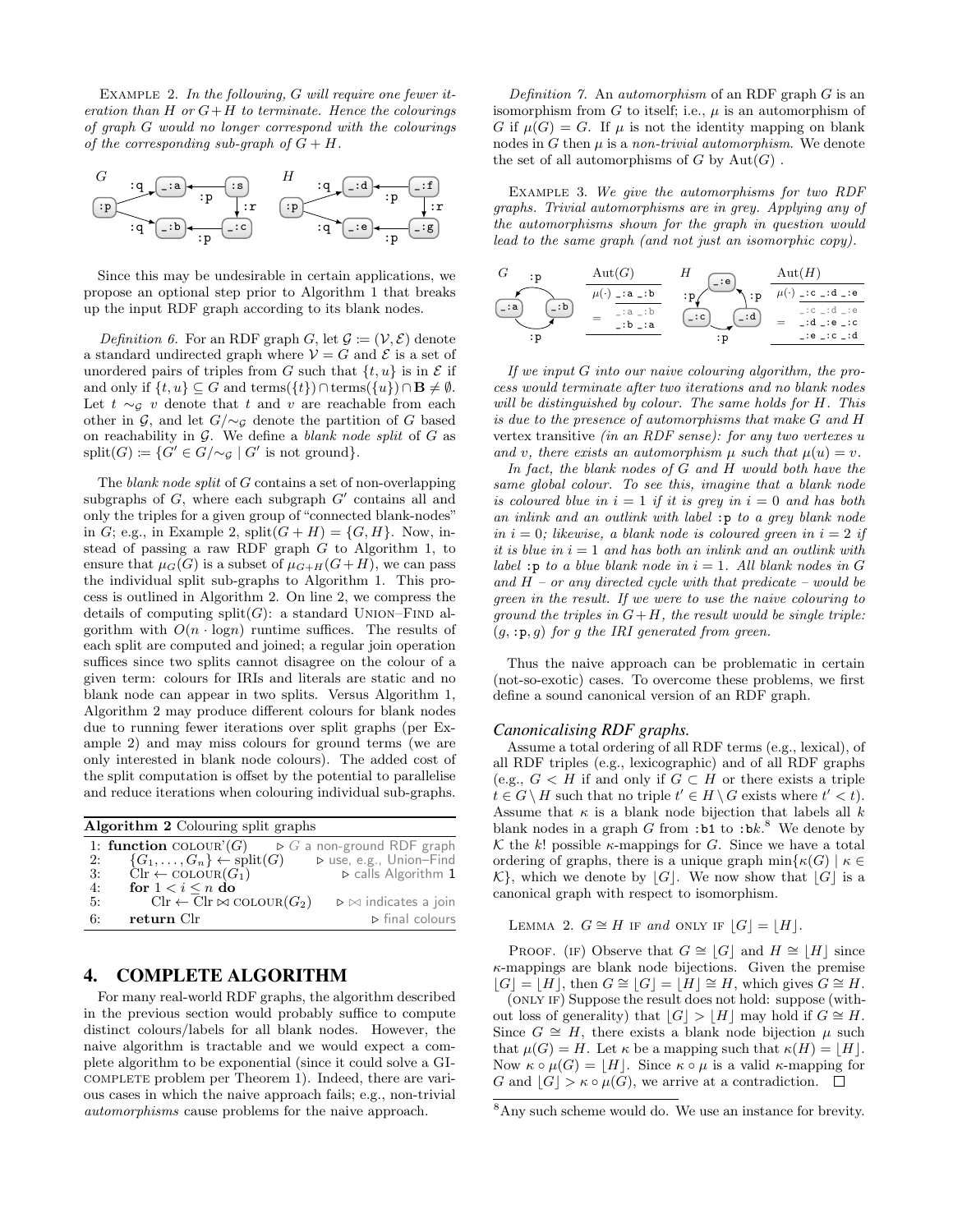EXAMPLE 4. Take graph H from Example [7.](#page-6-0) We have 3! possible κ-mappings as follows.

| $\kappa(\cdot)$ _:c _:d _:e |  |  | $\{(\_,\mathtt{c},\mathtt{:p},\mathtt{:d}),(\_,\mathtt{:d},\mathtt{:p},\mathtt{:e}),(\_,\mathtt{:e},\mathtt{:p},\mathtt{:c})\}$                                                                                                                                                                                                                                                                                                                                                                                                                                                                                                                                                                                                                                                                                                                                                                                                                                                                                                                                                                            |
|-----------------------------|--|--|------------------------------------------------------------------------------------------------------------------------------------------------------------------------------------------------------------------------------------------------------------------------------------------------------------------------------------------------------------------------------------------------------------------------------------------------------------------------------------------------------------------------------------------------------------------------------------------------------------------------------------------------------------------------------------------------------------------------------------------------------------------------------------------------------------------------------------------------------------------------------------------------------------------------------------------------------------------------------------------------------------------------------------------------------------------------------------------------------------|
|                             |  |  | _:b1 _:b2 _:b3 $\{(-:b1, :p, -:b2), (-:b2, :p, -:b3), (-:b3, :p, -:b1)\}\$<br>$\lfloor \cdot b1 \rfloor : b3 \rfloor : b2 \{ (\lfloor \cdot b1, :p, \lfloor \cdot b3 \rfloor, (\lfloor \cdot b3, :p, \lfloor \cdot b2 \rfloor, (\lfloor \cdot b2, :p, \lfloor \cdot b1 \rfloor) \}) \rfloor \}$<br>$\lfloor \cdot b2 \rfloor : b1 \rfloor : b3 \{ (\lfloor \cdot b2, :p, \lfloor \cdot b1 \rfloor, (\lfloor \cdot b1, :p, \lfloor \cdot b3 \rfloor, (\lfloor \cdot b3, :p, \lfloor \cdot b2 \rfloor) \}) \rfloor \}$<br>$\lfloor \cdot b2 \rfloor : b3 \rfloor : b1 \{ (\lfloor \cdot b2, :p,-:b3 \rfloor, (\lfloor \cdot b3, :p,-:b1 \rfloor, (\lfloor \cdot b1, :p,-:b2 \rfloor) \}$<br>$\lfloor \cdot b3 \rfloor : b1 \rfloor : b2 \{ (\lfloor \cdot b3, :p, \lfloor \cdot b1 \rfloor, (\lfloor \cdot b1, :p, \lfloor \cdot b2 \rfloor, (\lfloor \cdot b2, :p, \lfloor \cdot b3 \rfloor)) \}$<br>$\lfloor \cdot b3 \rfloor : b2 \rfloor : b1 \{ (\lfloor \cdot b3, :p, \lfloor \cdot b2 \rfloor, (\lfloor \cdot b2, :p, \lfloor \cdot b1 \rfloor, (\lfloor \cdot b1, :p, \lfloor \cdot b3 \rfloor)) \}$ |

The six mappings produce two distinct graphs. Assuming a typical lexical ordering, the first, fourth and fifth mappings produce |H|. One could (bijectively) relabel \_:c, \_:d, \_:e in the original graph without affecting the result: the result would be the same for any  $[H']$  such that  $H \cong H'$ .

This suggests a correct and complete brute force algorithm for canonicalising RDF graphs: search all  $\kappa$ -mapping of G for one that gives  $|G|$ . However, optimisations to improve upon trying all k! possible mappings are not obvious.

Instead we use similar notions of ordering to refine the results of the naive algorithm, distinguishing blank nodes that would otherwise have the same colour, similar in principle to standard graph isomorphism methods like Nauty [\[17\]](#page-10-10).

#### *Ordering colour partitions.*

We assume a set of totally ordered colours C (in our case hashes). Let Clr be a map from blank nodes to colours computed, e.g., by the naive methods described previously. If Clr maps all blank nodes in  $G$  to a unique colour, we are done. However, as discussed, this may not always be the case. Initial colourings may assign the same colour to different blank nodes, forming a partition of blank nodes.

Definition 8. Let  $\sim$  denote an equivalence relation between two blank nodes  $b_1, b_2 \in B$  such that  $b_1 \backsim b_2$  if and only if  $\text{Clr}(b_1) = \text{Clr}(b_2)$ . We define a *coloured partition* P of a set of blank nodes  $B$  with respect to Clr as the quotient set of B with respect to  $\backsim$ , i.e.,  $\hat{P} := B / \backsim$ . We call  $B' \in P$ a part of P. We call B' trivial if  $|B'| = 1$ ; otherwise we call it non-trivial. We call  $P$  fine if it contains only trivial parts and coarse if it contains only one part.

Our goal is to thus use a deterministic process – avoiding arbitrary choices and use of blank node labels – to compute a colouring for the RDF graph  $G$  that results in a fine partition of blank nodes. The general idea is to manually distinguish individual blank nodes in non-trivial partitions. Since there is no deterministic way to choose one such blank node, we must try all equal choices. However, we can use an ordering of the partition to narrow the choices insofar as possible.

Definition 9. Given  $P = \{B_1, \ldots B_n\}$ , a partition of B w.r.t. the colouring Clr, we call a sequence of sets of blank nodes  $\mathcal{P} := (B_1, \dots, B_n)$  an *ordered partition* of B w.r.t. Clr.

Thus given  $P$  and an associated colouring Clr,  $\mathcal P$  encodes an ordering of the parts of P. To deterministically compute an initial  $P$  from an input  $P$  and Clr, we use a total ordering  $\leq$  of parts such that  $B' < B''$  if  $|B'| < |B''|$ , or in the case that  $|B'| = |B''|$ , then  $B' < B''$  if and only if  $\text{Clr}(b') <$  $\text{Clr}(b'')$  for  $b' \in B'$  and  $b'' \in B''$  (recall that all elements of  $B'$  have the same colour; likewise for  $B''$ ).

We can then  $refine \, \mathcal{P}$  by recursively distinguishing blank nodes in its lowest non-trivial part, knowing the same part will likewise be selected for all isomorphic graphs.

Definition 10. Let  $\mathcal{P} := (B_1, \ldots, B_n), \mathcal{P}' := (B'_1, \ldots, B'_m)$ be two ordered partitions. We say that  $\mathcal{P}'$  is finer than  $\mathcal{P},$ or equivalently that  $P$  is *coarser* than  $P'$ , if and only if:

- for every part  $B'_i \in \mathcal{P}$  there exists a  $B_j \in \mathcal{P}$  such that  $B'_i \subseteq B_j$ ; and
- if  $B'_i$ ,  $B'_j \in \mathcal{P}'$  such that  $i \leq j$  and such that  $B'_i \subseteq B_k$ and  $B'_j \subseteq B_l$  for  $B_k, B_l \in \mathcal{P}$ , then  $k < l$ .

In other words,  $\mathcal{P}'$  is finer than  $\mathcal{P}$  if  $\mathcal{P}'$  splits some of the parts of  $P$  and leaves those splits "in place". We call any function that takes as input an ordered partition and provides as output a finer partition a refinement.

EXAMPLE 5. Take these four ordered partitions:

- $P := (\{b_1, b_2\}, \{b_3, b_4\})$
- $\mathcal{P}_1 := (\{b_1\}, \{b_3\}, \{b_2, b_4\})$
- $\mathcal{P}_2 := (\{b_1\}, \{b_3\}, \{b_2\}, \{b_4\})$
- $\mathcal{P}_3 := (\{b_1, b_2\}, \{b_4\}, \{b_3\}).$

The last part of  $\mathcal{P}_1$  is not a subset of any part of  $\mathcal{P}$ ; hence it is neither finer nor coarser than  $P$ . Likewise, since  $P_2$ "swaps" the order of  $b_2$  and  $b_3$ , it is neither finer nor coarser than  $P$  (it is finer than  $P_1$ ). Only  $P_3$  is finer than  $P$ .

#### *Exploring partition refinements.*

Algorithm [3](#page-6-1) thus takes as input an initial ordered partition  $P$  with respect to a naive colouring Clr and deterministically explores possible refinements. For now we assume that the algorithm accepts an RDF graph with one connected component of blank nodes and no ground triples (i.e., a single blank node split). As discussed, the algorithm first computes an initial ordered partition in the entry function canonicalise. Next in distinguish, the algorithm recursively tries distinguishing, in turn, each blank node from the lowest non-trivial part of the current ordered partition. The colour of the distinguished blank node is marked and the result is fed as input along with  $G$  into the naive graph colouring method, which is run until fixpoint: this propagates the changes caused by distinguishing the blank node through the graph. The fixpoint colouring returned is passed to the REFINE function to compute a refinement of the previous ordered partition, dividing parts according to the new colouring while maintaining the prior precedence of parts. If the resulting refinement distinguishes all blank nodes, a labelling function uses the colours as a basis to label the blank nodes in G. Throughout the recursive process of distinguishing blank nodes, the lowest labelled graph seen thus far  $-G$ – is tracked. When all possibilities have been explored, G serves as a canonical version of G: the lowest graph found during the deterministic exploration of refinements.

The algorithm thus explores a directed labelled searchtree  $T = (V, E, L)$ , where the set of vertices V are ordered partitions, edges E connect ordered partitions to their direct refinements, and L labels edges with an ordered list of blank nodes manually distinguished for that refinement. More specifically, let  $P \in V$  be a node in the tree and  $\text{lin}(\mathcal{P})$ denote the label of its inlink (or an empty list for the root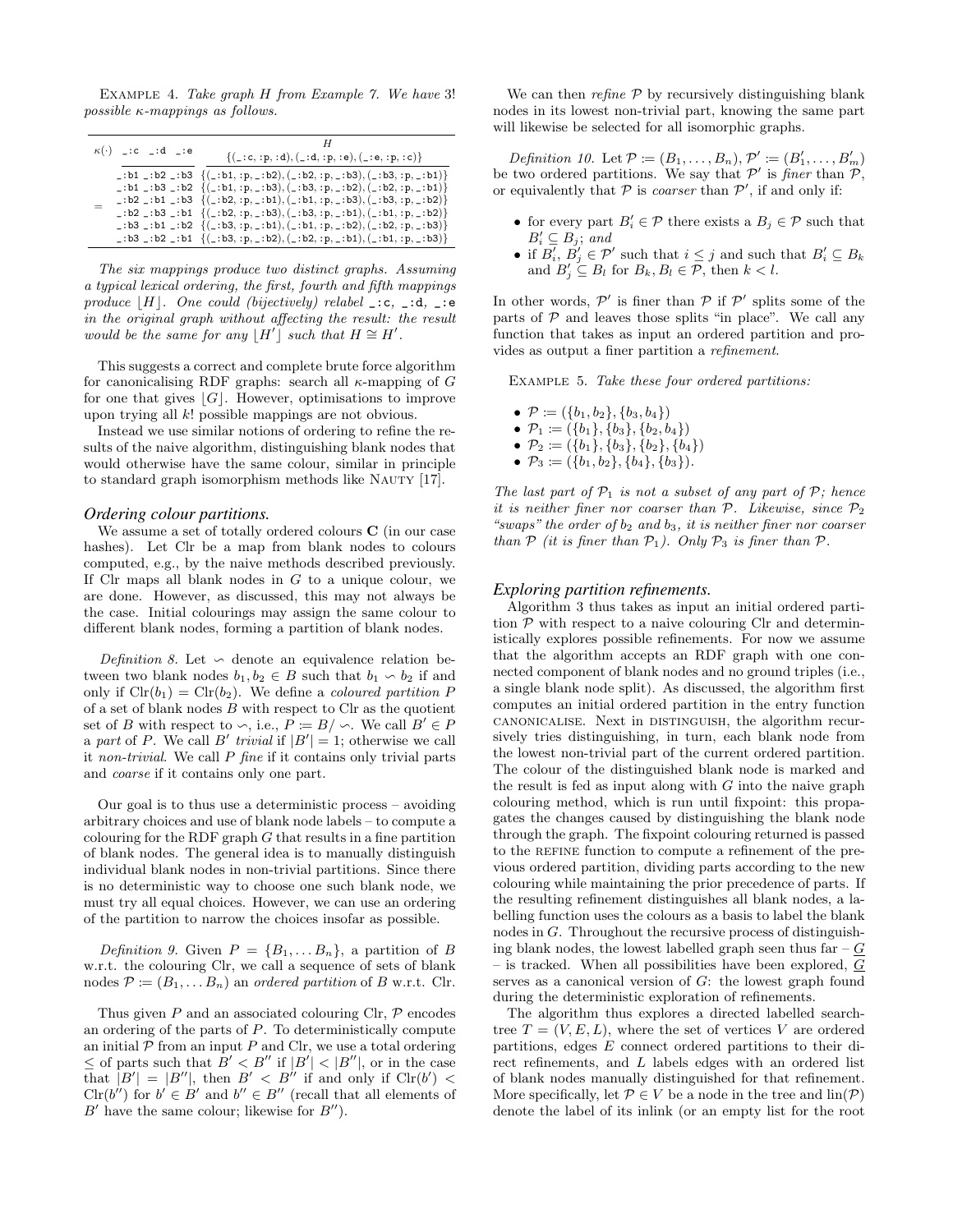<span id="page-6-1"></span>

| <b>Algorithm 3</b> Finding a canonical version of $G$ |  |  |  |  |
|-------------------------------------------------------|--|--|--|--|

| 1:  | function CANONICALISE $(G)$                                                                                              | $\triangleright$ G an RDF graph    |
|-----|--------------------------------------------------------------------------------------------------------------------------|------------------------------------|
| 2:  | $\text{Clr} \leftarrow \text{COLOUR}(G)$                                                                                 |                                    |
| 3:  | $B \leftarrow \text{terms}(G) \cap \mathbf{B}$                                                                           |                                    |
| 4:  | compute partition $P$ of $B$ w.r.t. Clr                                                                                  |                                    |
| 5:  | $P \leftarrow \text{order } P \text{ by } \leq$                                                                          |                                    |
| 6:  | $G \leftarrow$ DISTINGUISH $(G, \text{Clr}, \mathcal{P}, \emptyset, B)$                                                  |                                    |
| 7:  | return G                                                                                                                 | $\triangleright$ canonical graph   |
| 8:  | <b>function</b> DISTINGUISH $(G, \text{Clr}, \mathcal{P}, \underline{G}, B) \triangleright \underline{G}$ : min. graph   |                                    |
| 9:  | $B_i \leftarrow$ lowest non-trivial part of P                                                                            |                                    |
| 10: | for $b \in B_i$ do                                                                                                       |                                    |
| 11: | $\text{Clr}(b) \leftarrow hashTuple(\text{Clr}(b), \text{`@'}) \supset \text{`@'}$ a marker                              |                                    |
| 12: | $\text{Clr}' \leftarrow \text{COLOUR}(G, \text{Clr}) \quad \triangleright$ initialise clr <sub>0</sub> with $\text{Clr}$ |                                    |
| 13: | $\mathcal{P}_{[b]} \leftarrow \text{REFINE}(\mathcal{P}, \text{Clr}', b, B)$                                             |                                    |
| 14: | if $ \mathcal{P}_{[b]}  =  B $ then $\triangleright$ all nodes distinguished                                             |                                    |
| 15: | $G_C \leftarrow label(G, \text{Clr})$ $\triangleright$ gen. bnodes from Clr                                              |                                    |
| 16: | if $\underline{G} = \emptyset$ or $G_C < \underline{G}$ then $\underline{G} \leftarrow G_C$                              |                                    |
| 17: | else $\underline{G} \leftarrow \text{DISTINGUISH}(G, \text{Clr}', \mathcal{P}_{[b]}, \underline{G}, B)$                  |                                    |
| 18: | $_{\rm \bf return}$ $G$                                                                                                  | $\triangleright$ canonical graph   |
| 19: | function REFINE $(\mathcal{P}, \text{Clr}, b, B)$                                                                        |                                    |
| 20: | denote $\mathcal{P} = (B_1, \ldots, B_i, \ldots, B_n)$ s.t. $b \in B_i$                                                  |                                    |
| 21: | $\mathcal{P}_{[b]} \leftarrow (B_1, \ldots, B_{i-1}, \{b\}) \quad \Rightarrow$ init. refined partition                   |                                    |
| 22: | compute partition $P'$ of B w.r.t. Clr                                                                                   |                                    |
| 23: | $\mathcal{P}' \leftarrow \text{order } P'$ by $\leq$                                                                     |                                    |
| 24: | for $B^+ \in (B_i \setminus \{b\}, B_{i+1}, \ldots, B_n)$ do                                                             |                                    |
| 25: | $\mathcal{P}^+ := ()$                                                                                                    | $\triangleright$ empty list        |
| 26: | for $B' \in \mathcal{P}'$ do                                                                                             |                                    |
| 27: | if $B^+\cap B'\neq\emptyset$ then                                                                                        |                                    |
| 28: | $\mathcal{P}^+ \leftarrow \mathcal{P}^+ \parallel (B^+ \cap B') \quad \Rightarrow \parallel:$ concatenate                |                                    |
| 29: | $\mathcal{P}_{[b]} \leftarrow \mathcal{P}_{[b]}\,\ \,\mathcal{P}^+\,$                                                    |                                    |
| 30: | return $\mathcal{P}_{[b]}$                                                                                               | $\triangleright$ refined partition |

node). Let B be the first non-trivial part of  $P$  (if  $P$  is fine, it has no children). Then, for every  $b \in B$ , an edge extends from  $P$  with label  $\text{lin}(P) \parallel [b]$  (where  $\parallel$  denotes concatenation) to the refinement of  $\mathcal P$  computed by distinguishing b and rerunning the colouring to a fixpoint. Algorithm [3](#page-6-1) explores this refinement tree in a depth-first manner looking for a leaf that corresponds to the lowest labelled graph.

<span id="page-6-3"></span>EXAMPLE 6. We adapt the canonical example of the canonical labelling of a 2D-grid-like graph – used for example by  $McKay$  and Piperno  $[18]$  – to an RDF version as follows:



The graph on the right depicts the fixpoint of the naive colouring. The ordered partition resulting from this would be  $\mathcal{P} = (\{\_\texttt{:=} \}, \{\_\texttt{:=} a, \_\texttt{:=} c, \_\texttt{:=} g, \_\texttt{:=} i\}, \{\_\texttt{:=} b, \_\texttt{:=} d, \_\texttt{:=} f, \_\texttt{:=} h\})$  assuming  $\alpha < \beta$ . So now we distinguish blank nodes in the first non-trivial part. The following graph to the left shows the result of distinguishing  $\Box$ : a and colouring to fixpoint:  $\mathcal{P}_{[\Box : a]} =$  $({\{\_:e\}, {\{\_:a\}, \{\_:i\}, \{\_:c,\_:g\}, \{\_:b,\_:d\}, \{\_:f,\_:h\})}.$ 



 $P_{\text{[-:a]}}$  is still not a fine partition. Hence we proceed by distinguishing one of the blank nodes in the first non-trivial part  $\{ \_,c, \_,g\}$ . If we distinguish, e.g.,  $\_,c$ , then  $\mathcal{P}_{[} \_, \_, c]}$ would be a fine ordered partition, as shown on the right. We can then imagine a deterministic labelling for the blank nodes of the graph based on the colours computed  $(e.g., \_\cdot: \texttt{kappa})$ etc.) where only the minimum such graph is kept.<sup>[9](#page-6-2)</sup>

This example illustrates traversing one path down the refinement tree to a leaf:  $[\,\underline{\ }:\mathsf{a},\,\underline{\ }:\mathsf{c}]$ . Next the algorithm would try  $[-:a,-:g],$  then  $[-:c,-:a], [-:c,-:i],$  and so on until all eight leaves of the tree are checked. Figure [1](#page-7-0) depicts the refinement tree with the ordered partition resulting at every step where the first non-trivial part of each partition is shaded (other greyed-out parts of the tree will be discussed later). For every leaf, the corresponding labelled graph is computed and the minimum such graph is kept.

In this particular example, every leaf of the tree will result in the same labelled graph: consider, e.g., the path  $[\,\underline{\ }:\mathsf{c},\,\underline{\ }:\mathsf{a}].$ The result would be the same as for  $[-:a,-:c]$  (but mirrored on the vertical axis): all edges, like  $(\rho, \Gamma, \sigma)$ , will appear in every such graph produced by a leaf (in this example).

## *Pruning by automorphisms.*

As observed in the previous example, traversing the entire tree may involve unnecessary repetitions of orientations due to automorphisms. In the given grid graph, there are two large orbits – sets of nodes mappable by an automorphism - namely  $\{-a, -:c, -:g, -:i\}$  and  $\{-:b, -:d, -:f, -:h\}$ . As such, exploring each leaf is redundant. The NAUTY algorithm – and similar canonical labelling methods such as TRACES  $[20]$  or BLISS  $[12]$  – keep track of automorphisms found while exploring the search tree. If two leaves produce the same labelled graph, then the mapping between the generating ordered partitions represents an automorphism.

<span id="page-6-0"></span>Example 7. Taking Example [6,](#page-6-3) consider the two partitions  $\mathcal{P}_{[a,c]} = (\{e\}, \{a\}, \{i\}, \{c\}, \{g\}, \{b\}, \{d\}, \{f\}, \{h\})$  and  $\mathcal{P}_{[a,g]} = (\{\mathtt{e}\},\{\mathtt{a}\},\{\mathtt{i}\},\{\mathtt{g}\},\{\mathtt{c}\},\{\mathtt{d}\},\{\mathtt{b}\},\{\mathtt{h}\},\{\mathtt{f}\})$ .<sup>[10](#page-6-4)</sup> Since both partitions generate the same labelled graph, we can assert the following bidirectional automorphism:  $\{e\} \leftrightarrow \{e\},\$  ${a} \leftrightarrow {a}, {i} \leftrightarrow {i}, {c} \leftrightarrow {g}, {b} \leftrightarrow {d}, {f} \leftrightarrow {h}.$ 

Automorphisms can thus be used to prune the refinement tree [\[18\]](#page-10-11) where we employ one such strategy. Let  $P$  be a node in the tree with children  $\mathcal{P}'$  and  $\mathcal{P}''$  derived by distinguishing  $b'$  and  $b''$  respectively. Assume that  $\mathcal{P}'$  has been visited and we are considering visiting  $\mathcal{P}''$  next. If we can find an

<span id="page-6-2"></span><sup>9</sup>We could equivalently (modulo isomorphism) consider a labelling based on the index of the part containing the blank node in the ordered partition.

<span id="page-6-4"></span><sup>10</sup>Dropping underscores for formatting reasons.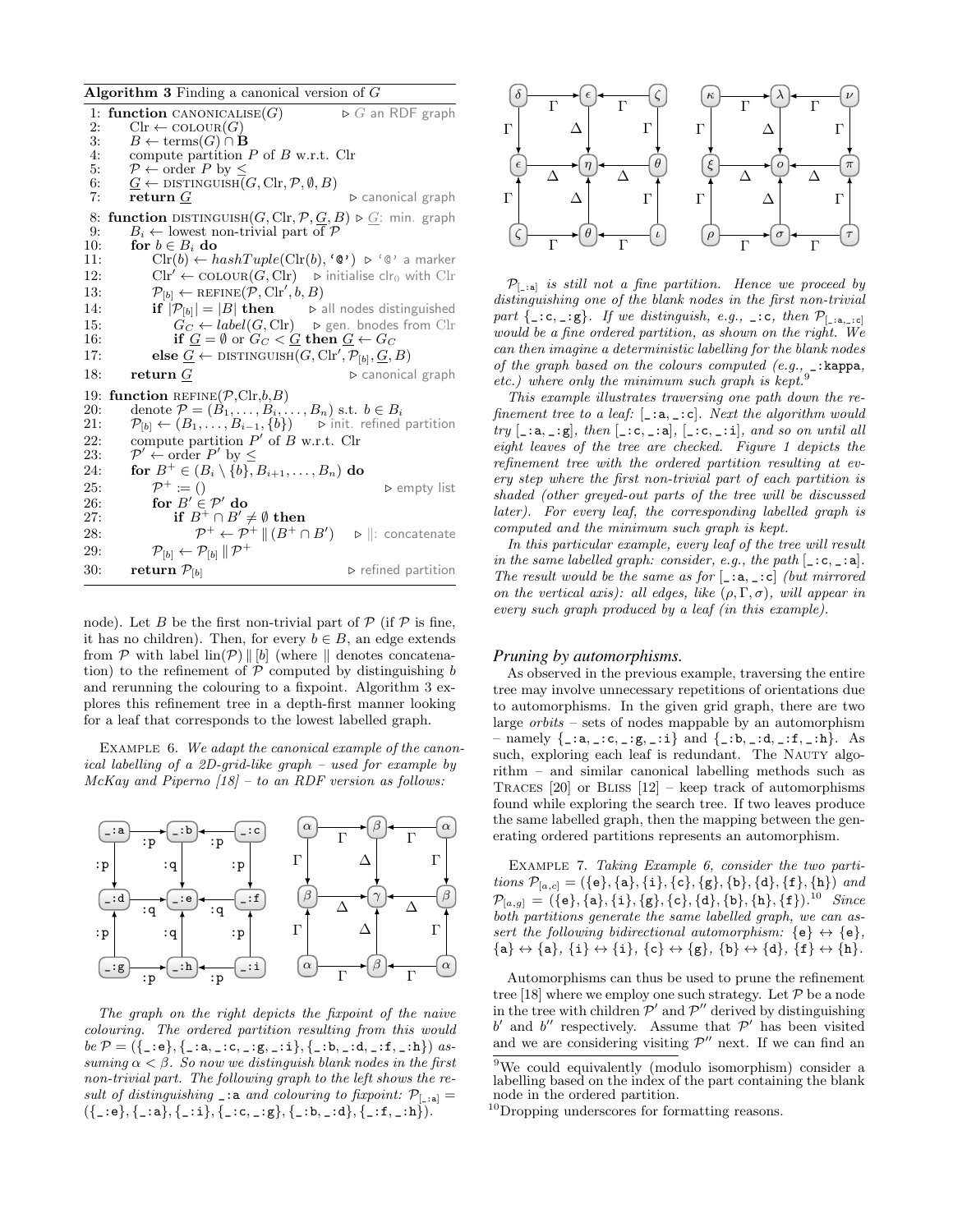

<span id="page-7-0"></span>Figure 1: Refinement tree for Example [6](#page-6-3)

automorphism  $\mu$  that is the *pointwise stabiliser* for all the blank nodes in  $\text{lin}(\mathcal{P})$  (i.e.,  $\mu(b) = b$  for all  $b \in \text{lin}(\mathcal{P})$ ) and that maps  $\mu(b') \to \mu(b'')$ , then we need not visit  $\mathcal{P}''$  [\[18\]](#page-10-11).

EXAMPLE 8. In Figure [1,](#page-7-0) the greyed-out sub-tree need not be explored if automorphisms are tracked and used to prune branches (for now, we include  $[c, i]$ ). After discovering that the  $[a, c]$ ,  $[a, g]$ ,  $[c, a]$  and  $[c, i]$  leaves form the same graph, automorphisms can be formed, per Example [7,](#page-6-0) by mapping the leaf nodes (in the same column) from the following table:

| a,<br>c l                 |   | а |  |   |  |   |  |
|---------------------------|---|---|--|---|--|---|--|
| $[\texttt{a},\texttt{g}]$ | e | а |  |   |  |   |  |
| $[\mathsf{c},\mathsf{a}]$ |   |   |  |   |  |   |  |
|                           | e |   |  | а |  | n |  |

Assume we are now considering visiting  $[g]$  from the root. No nodes need be stabilised at the root, so we need not restrict the automorphisms considered. Take the automorphism derived from, e.g.,  $[c, a] \rightarrow [a, g]$ , which gives  $e \rightarrow e$ ,  $c \rightarrow a$ ,  $g \rightarrow i$ ,  $a \rightarrow g$ , and so on. We can use this automorphism to map to [g] from its sibling [a], which has already been visited. We can now compute the sub-tree below  $[g]$  by applying the same automorphism to the sub-tree of [a] where we would ultimately end up with the same leaf graphs. Hence we know we can prune  $[g]$ . We need not visit  $[i]$  along the same lines.

In fact, going back a little, as hinted at by Figure [1,](#page-7-0) in theory we need not have visited  $[c, i]$  either. When considering visiting  $[c, i]$ , we must look for automorphisms that root  $c$ , but no such automorphism is computable from the first three leaves. However, if we look at a higher level, after visiting the  $[c, a]$  leaf, we have found an automorphism that makes visiting the higher branch at [c] redundant. Thus we need not continue with the [c] branch any further.

A major challenge associated with the pruning phase is that naively materialising and indexing the entire automorphism group as it is discovered can consume lots of space. Our current implementation thus computes automorphisms on-the-fly as needed, lazily generating and caching orbits with pointwise stabilisers relevant for a given level of the tree. For this reason, in the previous example we would not prune [c, i]: instead of checking pruning possibilities at every level for all steps, we only check on the current level of the depth-first search. Thus we would run  $[c, i]$  without checking at the [c] level. When the depth-first-search returns to the higher level, we would prune at [g] and [i].

In general, a variety of pruning and search strategies have been explored in the graph isomorphism literature that are not considered in this current work (see, e.g., [\[18\]](#page-10-11) for more details, explaining how different strategies may work better for different types of graphs). However, such strategies only become crucial when considering larger instances of difficult cases which, as we will put forward later, are unlikely to be of concern when dealing with real-world RDF data.

#### *Algorithmic characteristics.*

We briefly remark on two properties of the algorithm.

THEOREM 4. Algorithm [3](#page-6-1) terminates.

PROOF. The search tree, though exponential, is finite. The search follows standard depth-first recursion.  $\quad \Box$ 

THEOREM 5. The graph produced by Algorithm  $\beta$  is a canonical version of G with respect to isomorphism.

PROOF. (Sketch) Follows from the fact that the output is isomorphic with  $G$  and, coupled with Lemma [2,](#page-4-2) that the process provides a deterministic ordering of the isomorphs of G without considering blank node labels.  $\square$ 

With respect to RDF graphs containing a blank node split with multiple graphs, we can perform the split per Algorithm [2](#page-4-0) and then run Algorithm [3](#page-6-1) over each split. We can then compare the resulting canonical graphs. If two or more graphs contain the same blank node label, we can distinguish all blank nodes in said graphs by hashing with an arbitrary fresh symbol to separate them, taking the union with the ground triples for output. (Another option would be to run Algorithm [3](#page-6-1) directly over the full RDF graph, but this would lead to products in the orbits and thus a larger search tree.)

## 5. SKOLEMISATION: GENERATING IRIS

Thus far we've discussed the general principles of canonically labelling an RDF graph to preserve isomorphism. In this context, it is only important that the labels produced from the colouring are locally unique. However, if we were to use such a scheme to Skolemise the blank nodes and produce IRIs, these IRIs would have to be globally unique. This raises two important aspects that we now discuss.

## *Hashing.*

Table [1](#page-8-0) presents the estimated risk of collisions for hypothetical hashing schemes of various lengths (represented in bits, hexadecimal strings and Base64, rounding up the number of characters where necessary). In particular, we present the approximate number of inputs needed to reach the given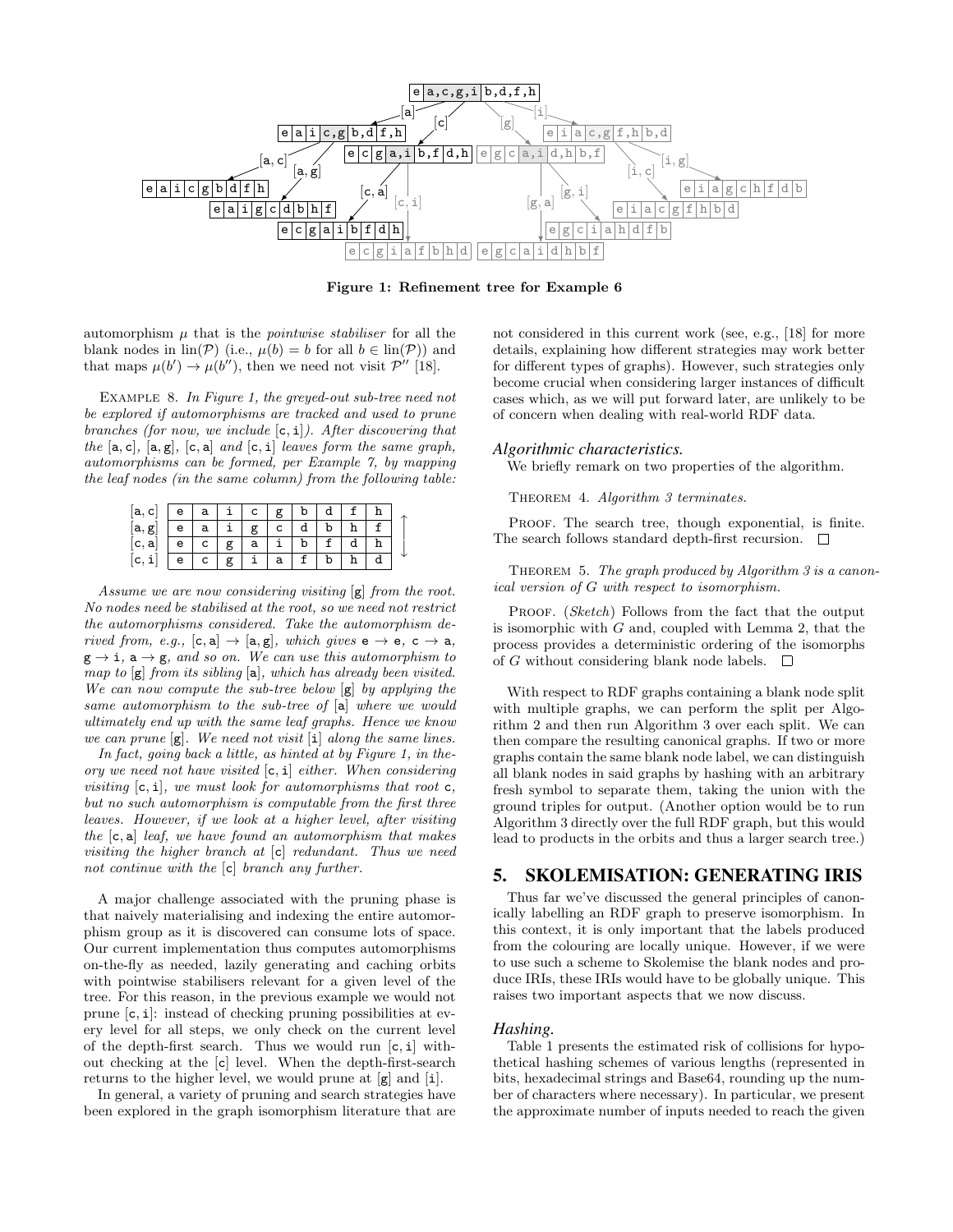<span id="page-8-0"></span>Table 1: Approximate number of elements needed to reach the given probability of hash collision for the given length hash (assuming perfect uniformity)

| <b>Bits</b> | Hex | <b>B64</b> | Probability          |                      |                      |                      |  |  |
|-------------|-----|------------|----------------------|----------------------|----------------------|----------------------|--|--|
|             |     |            | $2^{-1}$             | $2^{-4}$             | $2^{-16}$            | $2^{-64}$            |  |  |
| 32          | 8   | 6          | 77, 163              | 22,820               | 362                  | < 2                  |  |  |
| 64          | 16  | 11         | $5.1 \times 10^{09}$ | $1.5 \times 10^{09}$ | $2.4 \times 10^{07}$ | $\langle 2$          |  |  |
| 128         | 32  | 22         | $2.2 \times 10^{19}$ | $6.4 \times 10^{18}$ | $1.0 \times 10^{17}$ | $6.1 \times 10^{09}$ |  |  |
| 160         | 40  | 27         | $1.1 \times 10^{24}$ | $4.2 \times 10^{23}$ | $6.7 \times 10^{21}$ | $4.0 \times 10^{14}$ |  |  |
| 256         | 64  | 43         | $4.0 \times 10^{38}$ | $1.1 \times 10^{38}$ | $1.9 \times 10^{36}$ | $1.1 \times 10^{29}$ |  |  |
| 512         | 128 | 86         | $1.4 \times 10^{77}$ | $4.0 \times 10^{76}$ | $6.4 \times 10^{74}$ | $3.8 \times 10^{67}$ |  |  |

probability of collision, where  $2^{-1}$  indicates a  $\frac{1}{2}$  probability,  $2^{-4}$  a  $\frac{1}{16}$  probability, etc. We assume hashing schemes with perfect uniformity, i.e., we assume that the schemes produce an even spread of hashes across different inputs.

We see a trade-off: longer hashes require longer string labels but increase tolerance to collisions. When considering the Web, we could be talking about billions or trillions of inputs to the scheme. As such, we can rule out hashes of 32 or 64 bits, where even relatively modest inputs cause a 50% or greater chance of a collision. However, if we use a very long labelling scheme, the resulting labels would be cumbersome and slow down transmission times, clog up storage, etc. For reference, we previously found that the average length of IRIs found in a large RDF crawl was about 52 characters [\[11\]](#page-10-14). Even in Base64, a 512- or 256-bit hash would produce a relatively cumbersome IRI. Hence we propose that the sweet-spot is around 128-bit (MD5 or MURMUR3\_128) or 160-bits (SHA1): in this range, the likelihood of collisions – even assuming very large inputs in the trillions – are negligible when compared with the risk of, say, a comet wiping out life as we know it in the meantime.

#### *Global colours.*

When generating Skolem IRIs, we would like to guarantee that these IRIs are globally unique with respect to the graph they originate from. This requires an additional step.

Example 9. Consider the following two RDF graphs:



Both graphs would have distinguished colours after one iteration of Algorithm [1](#page-3-0) but nodes \_:d and \_:g would have the same colour: \_:d would not yet have "encoded" the information from  $\leq b$  and  $\leq$ : f. The Skolem IRIs produced for \_:d and \_:g would (problematically) thus be the same.

As such, we need an additional step to ensure that Skolem IRIs are unique with respect to a given graph, modulo isomorphism. Our solution is to compute a hash of the entire canonicalised graph – which assuming perfect hashing, is unique to that graph modulo isomorphism – and combine that hash with the hash of each blank node. The hash of each blank node then includes a hash signature unique (modulo hash collisions) to the structure of the entire graph.

<span id="page-8-3"></span>Table 2: BTC–14 runtimes for three hash functions

| Hash              |     | Bits Runtime $(h)$ Adjusted $(h)$ |      |
|-------------------|-----|-----------------------------------|------|
| MD5               | 128 | 16.4                              | 12.4 |
| $M$ URMUR $3-128$ | 128 | 13.6                              | 9.6  |
| SHA <sub>1</sub>  | 160 | 16.5                              | 12.5 |

## 6. EVALUATION

We implemented our methods as a Java package we call BLABEL.<sup>[11](#page-8-1)</sup> We now present evaluation in two main parts. First we look at real-world graphs: given that our complete algorithm is indeed exponential (as expected from the outset), we want to see if bad cases occur in reality; we also wish to compare the performance of different possible hashing schemes in the 128/160-bit range as previously justified. Second we stress-test our algorithm for some nasty cases known from the graph isomorphism literature to illustrate the types of graphs for which our algorithm can struggle.

## *Real-world RDF graphs.*

We ran our complete algorithm for the BTC–14 dataset: a collection of 43.6 million RDF graphs crawled from Web documents spanning  $47,560$  pay-level-domains  $[13].^{12}$  $[13].^{12}$  $[13].^{12}$  The dataset contains around 4 billion quadruples, taking up about 1.1 TB uncompressed in N-Quads format [\[3\]](#page-10-16). Experiments were run in a single-threaded manner on an Intel® E5-2407 Quad-Core 2.2GHz machine with 30 GB of heap space.

We first sorted the data according to context to group the triples of documents together (this took 20.8 hours). We then scanned the sorted file, loading each RDF graph individually into memory and computing a canonical labelling before moving onto the next graph. We kept a hash for every graph to identify isomorphic duplicates. We also ran a control that just parsed the data and loaded the graphs without canonicalisation; this took almost precisely 4 hours.

We then ran canonicalisation tests with three suitable hashing schemes: results are provided in Table [2.](#page-8-3) We present the arity of the hash scheme, the total runtime and the runtime adjusted to subtract the control overhead. We see that the total time taken to canonicalise all of the graphs, minus the control, was between 9.6–12.5 hours, where Murmur3 128 was the fastest. Given that there were 9.9 million graphs containing blank nodes, this averages to 3.5–4.5 ms per graph. The slowest graph took 31–40 seconds, mainly due to its size: 7.3 million triples with 254 thousand blank nodes.[13](#page-8-4) Of the 9.9 million graphs with blank nodes, 9.4 million (95%) were left after removing isomorphic duplicates.

These results show that our canonicalisation scheme is indeed practical for a large collection of real-world graphs.

#### *Synthetic cases.*

We also tried some difficult synthetic cases from the BLISS benchmark  $[12]$  for standard graph isomorphism.<sup>[14](#page-8-5)</sup> We took five well-known classes of standard graphs at various sizes and represented them as RDF graphs (using a single predicate with edges in both directions). We also took a set of

<span id="page-8-1"></span> $^{11}$ See <http://aidanhogan.com/skolem/> for  $\rm{code}/data.$ 

<span id="page-8-2"></span><sup>&</sup>lt;sup>12</sup>Although many such domains only provide "vacuous" RDFa metadata extracted from HTML pages.

<span id="page-8-4"></span> $^{13}$ <http://www.berkeleybop.org/ontologies/ncbitaxon.owl>

<span id="page-8-5"></span> $^{14}$ <http://www.tcs.hut.fi/Software/bliss/benchmarks/index.shtml>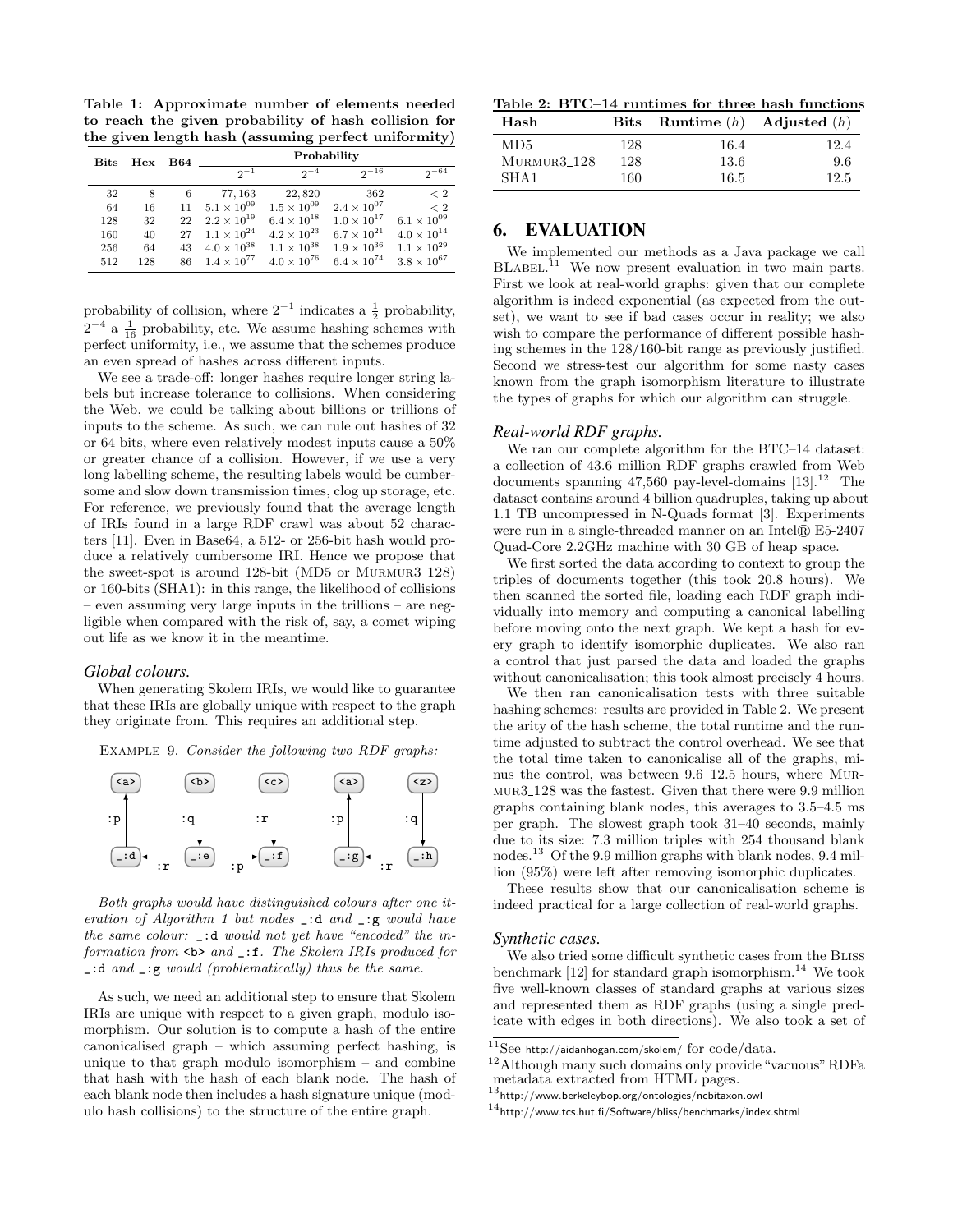<span id="page-9-0"></span>Table 3: Results for synthetic graphs

| Class           | $\boldsymbol{k}$ | <b>Triples</b> | <b>BNodes</b> | $Time \ (ms)$ |
|-----------------|------------------|----------------|---------------|---------------|
| GRID 2D         | 15               | 840            | 225           | 955           |
|                 | 100              | 39,600         | 10,000        | 58,482        |
| GRID 3D         | 7                | 1,764          | 343           | 938           |
|                 | 19               | 38,988         | 6,589         | 37,402        |
|                 | 16               | 240            | 16            | 719           |
| <b>CLIQUE</b>   | 55               | 2,970          | 55            | 578,830       |
|                 | 56               | 3,080          | 56            |               |
|                 | 6                | 360            | 36            | 532           |
| LATTICE         | 18               | 11,016         | 324           | 371,073       |
|                 | 19               | 12,996         | 361           |               |
|                 | 9                | 504            | 36            | 656           |
| TRIANGLE        | 29               | 21,924         | 406           | 507,036       |
|                 | 30               | 24,360         | 435           |               |
|                 | 2                | 120            | 40            | 140           |
| <b>MIYAZAKI</b> | 8                | 480            | 160           | 195,770       |
|                 | 10               | 600            | 200           |               |

Miyazaki graphs known to be a particularly tough case for graph isomorphism [\[19\]](#page-10-17). A timeout of ten minutes was set. The experiments were run on a laptop with 1GB of heapspace and an Intel $\mathbb R$  i3 Dual-Core 2.4GHz processor. We use Murmur3 128: the fastest hashing method per Table [2.](#page-8-3)

Table [3](#page-9-0) summarises the results. For each class, we present the largest graph run under one second, the largest graph under the ten minute timeout, and for classes with graphs that did not succeed, the smallest graph that hit the timeout  $($ "—" indicates a timeout). We see that our algorithm struggles for even modest sizes of certain synthetic graphs, with Miyazaki graphs being the hardest tested. However, we argue that such structures would be rare in real-world graphs: we speculate these cases would require an "adversary" deliberately creating them to be problematic in reality. Likewise we take encouragement from the fact that, e.g., cliques of size 16 can be processed in under a second.

## 7. RELATED WORK

In 2003, Carroll [\[4\]](#page-10-8) proposed methods to canonicalise RDF graphs with blank nodes in such a manner that they could be signed. Carroll had quite similar aims to this work, albeit with a different use-case in mind: Carroll's aim was to generate a digital signature of the entire graph rather than to label individual blank nodes. The method he proposes for signing the graph is based on writing it to N-Triples, temporarily mapping all blank nodes to a global blank node, sorting the triples lexically, and then relabelling the blank nodes sequentially as the sorted file is scanned, preserving a bijection between the original input and output blank nodes. In cases where blank nodes are not distinguished by this method, Carroll proposes to inject new triples on such blank nodes that uniquely "mark" them but in such a way that the semantics ignores these triples. This is a weakness of the approach: it modifies the signed graph in an ad hoc way.

Jena [\[16\]](#page-10-18) offers a method for checking isomorphism between two RDF graphs. However, the method is designed for pairwise isomorphism-checks rather than for producing a (globally-unique) canonical labelling.

Tzitzikas at al. [\[21\]](#page-10-5) compute minimal deltas between RDF graphs based on an edit distance metric. They propose two algorithms: one views the computation as a combinatorial optimisation problem to which the Hungarian method can be applied; the other is based on computing a signature for blank nodes based on the constant terms in their direct neighbourhood. Although the goals of Tzitzikas at al. and our goals differ somewhat, the signature method that they propose for blank nodes is similar to a non-recursive version of our naive colouring algorithm.

We recently conducted a survey of blank nodes [\[15,](#page-10-19) [10\]](#page-10-0), covering their theory and practice, their semantics and complexity, how they are used in the standards and in published data, etc. Some of the main conclusions were that blank nodes are common in RDF data published on the Web (as previously discussed), and that although RDF graphs can sometimes contain connected blank nodes with treewidths as high as 6, most graphs do not contain cycles of blank nodes, which makes various tasks involving them easier. We also found that in a merge of the BTC–12 corpus, 6% of the blank nodes were redundant under simple entailment [\[10\]](#page-10-0); for this, we used a signature method similar to the naive algorithm proposed earlier, but only for a fixed depth: we used the method to initially cluster potentially isomorphic graphs rather than to generate a full canonical labelling.

Popular RDF syntaxes like Turtle or RDF/XML are treebased and require explicit blank node labels for blank nodes to form cycles. The observation that many RDF graphs have acyclical blank nodes and that the complexity of (implementing) various operations over such graphs drops significantly has led to calls for defining a profile of RDF that disallows cyclical blank nodes [\[15,](#page-10-19) [2\]](#page-10-20). Booth calls this profile "Well Behaved RDF" [\[2\]](#page-10-20). Recent discussion on the public mailing lists have centred around "deterministic naming" of blank nodes (which is what we tackle here) for such "well-behaved graphs". Although removing consideration of blank node cycles would simplify matters, in this paper we show that in terms of deterministically labelling blank nodes, many real-world graphs, even with cycles, can be labelled cheaply. Our results support the conjecture that exponential cases are unlikely to be found in "real-world" RDF graphs.

# 8. CONCLUSION

In this paper, we presented methods to compute a canonical labelling of RDF graphs. First we proved that RDF isomorphism is GI-COMPLETE: hence we would expect such an algorithm to be exponential. We then presented an efficient naive colouring method that we would expect to cover many common cases, and showed why it could fail to distinguish blank nodes. Inspired by graph isomorphism algorithms like NAUTY, we then presented a sound algorithm for producing a canonical labelling, which can be used to check isomorphism between RDF graphs or to cluster isomorphic RDF graphs within a collection. We also addressed issues regarding use of the algorithm to compute global Skolem IRIs that deterministically replace blank nodes. Though our algorithm is exponential, we found that we could process 9.9 million real-world RDF graphs (with blank nodes) in approximately 9.6 hours: on average, about 3.5 ms a graph. We showed that some synthetic cases can cause performance problems but argued that such cases seem unlikely to occur "naturally". We thus see our proposal as being both wellfounded in theory and (hopefully) useful in practice.